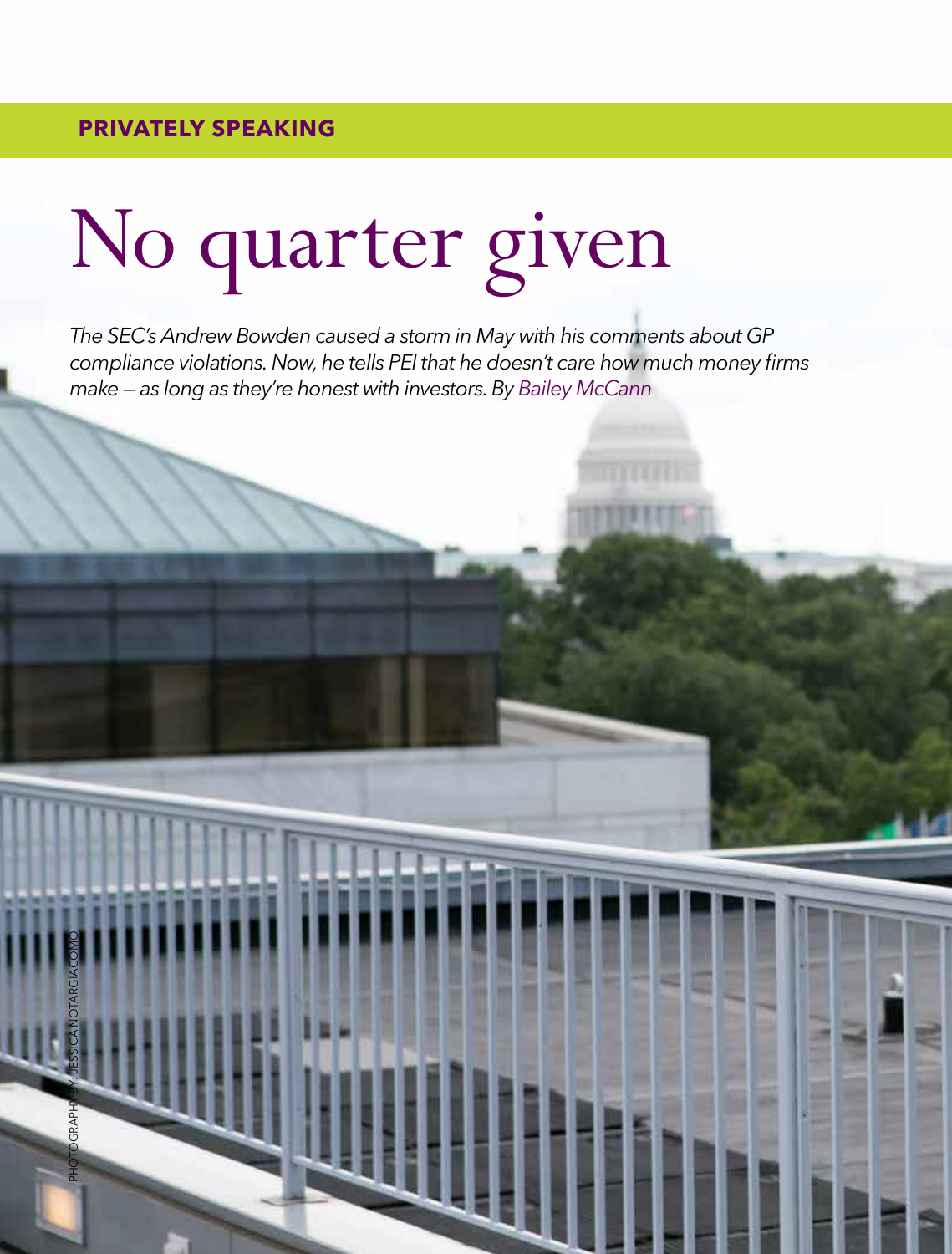*Anecdotally, I would say there have been some changes in the behaviour on the part of funds and investors, and that's all for the good*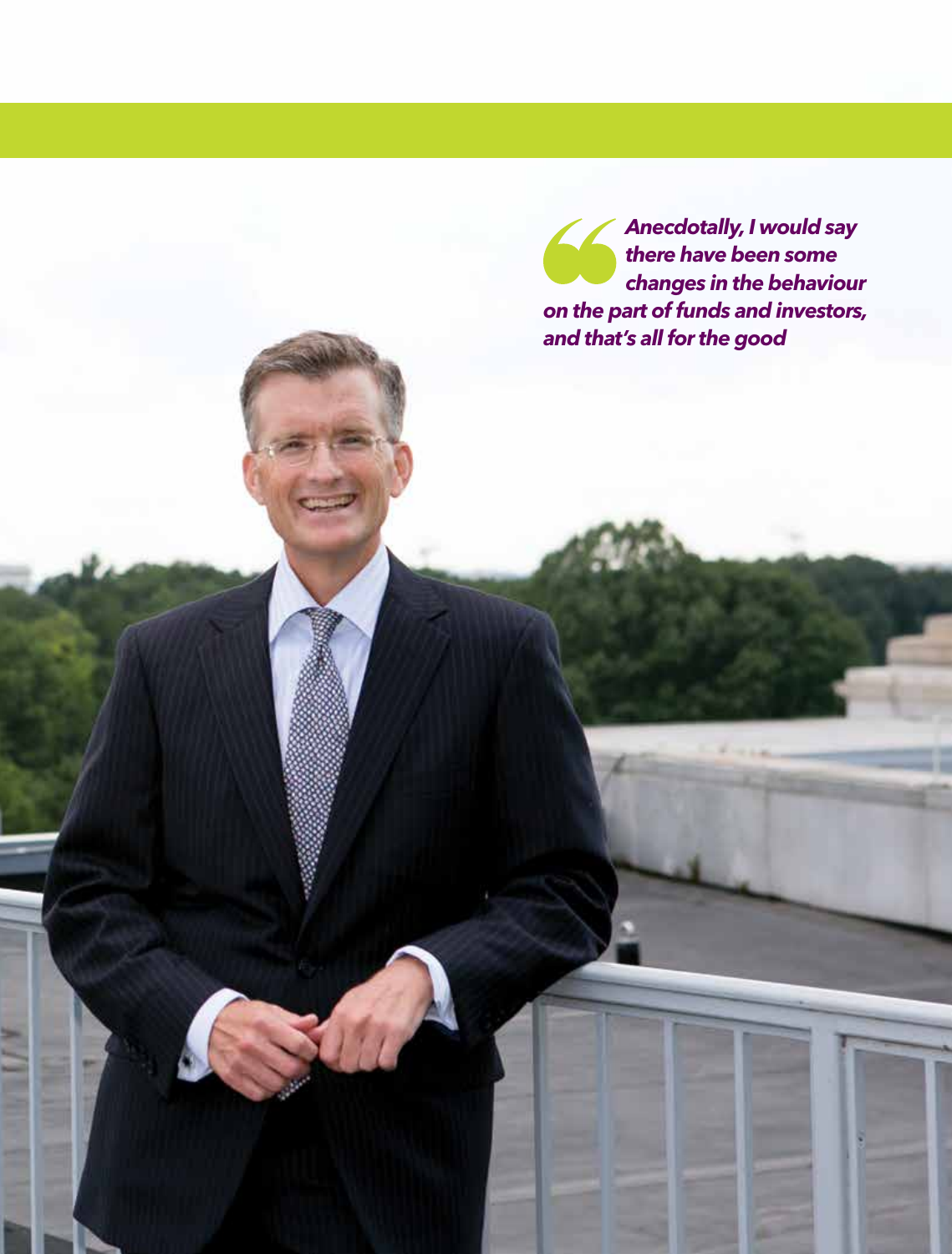**>>** Not many people have the ability to create a storm by releasing a 'Sunshine Statement'. But that's exactly what Andrew Bowden of the US Securities & Exchange Commission did in May at *PEI*'s Private Fund Compliance Forum, with his remarks about what the regulator was finding during its presence exams of private equity man agers. Since then, GPs have been hit with angry phone calls and long lists of questions from jumpy LPs.

There was one particular passage that prompted this storm: "By far, the most common observation our examiners have made when examining private equity firms has to do with the adviser's collection of fees and allocation of expenses," Bowden said. "When we have examined how fees and expenses are handled by advisers to private equity funds, we have identified what we believe are violations of law or material weaknesses in controls over 50 percent of the time."

However, in the subsequent months, there hasn't been much additional com mentary from the SEC about exactly what these violations were, who was involved, or what transgressors can expect in terms of enforcement actions. So *Private Equity International* went to Washington D.C to ask the man himself, in his Government office overlooking Capitol Hill.

"I think it's too soon to tell how the SEC exams will shake out until they're all done," he demurs. "Our data in the original

*If you cross the line and breach your duty, or lie outright we will give you no quarter — and we are looking*

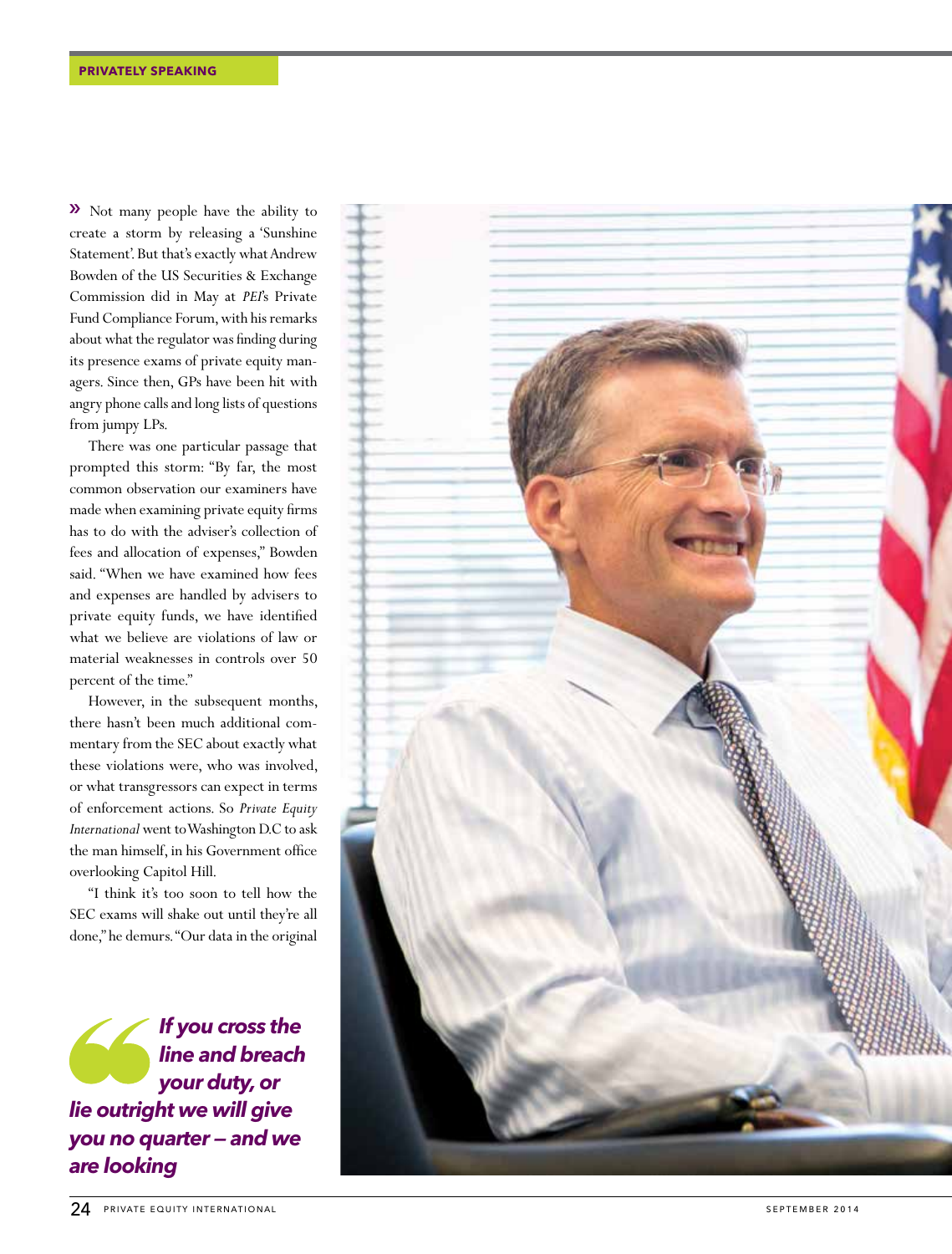

commentary was based on an initial 150 exams."

The positive news, though, is that he thinks the industry has raised its game even since the storm broke. "Anecdotally, I would say there have been some changes in the behavior on the part of funds and investors and that's all for the good. I would tell GPs that want to know what to expect from the examination program to review the letter we sent out in October 2012. That had a lot of information in it, as well as reference material attached to the letter. So, my sort of 'smart aleck' remark is: that if a registrant is surprised by our examination process or the questions we ask then they haven't been paying attention."

## **THE BIG STICK**

Bowden is in his third year at the SEC. Prior to joining the regulator, he worked at Maryland-based Legg Mason providing counsel, compliance, and sales services and before that, he served as a financial lawyer working with a variety of clients in the financial services industry. When asked if he'll now be a lifer at the SEC, he says he's not sure – although he admits the job does offer "fascinating and worthwhile" work. It's also gifted him a large PEZ dispenser collection, donated by people who visit his office, which he keeps filled with candy for when kids tag along. A bronze of Teddy Roosevelt on the same set of bookshelves perhaps serves to remind visitors that while the SEC may speak softly, it carries a big stick.

The presence exam is part and parcel of the move to bring GPs under the aegis of the SEC, as laid out in the Dodd-Frank act. Since the rules were implemented, GPs have had to register and start filing regular investment position data. As part of that process, the SEC runs them through the same sort of check-up used in other parts of the financial markets. The letter sent out

at the start of this process was designed to school GPs in what the SEC would be looking for.

"There should be a couple [of] things you do as a fiduciary handling other people's money," Bowden explains. "When we do an exam, we're looking to see if you've fairly and fully described your investment programme, and that are you sticking to it. That's one of the things we see from time to time: a GP says they're going to do a programme that is A, B, and C, but they really do D, E and F. The second part is fees and expenses – so we're also looking to see if that part of the bargain is fully and fairly described to investors. The third part is that a fiduciary's responsibility is to describe to clients where there is a conflict of interest. So we're looking for people to fully describe those conflicts and what they are doing to mitigate them if they exist. I think if you focus on those, you'll probably stay pretty busy and make it through the process."

Some lawyers for GPs have noted that a lot of what the SEC seems to take issue with was asked and answered in the LPA negotiation; imposing sanctions now negates part of that contract process. One told *PEI* in July: "They are asking one of my clients to pay back tens of millions of dollars, despite there being a partnership agreement in place that allowed for the charges, and despite enhanced disclosure having been made."

Bowden says that whether the SEC recommends repayment, an enforcement action, or other form of settlement is all a matter of degree. "If our examiners come in and see something on the margin that's a coin toss, we're very unlikely to escalate that beyond the examination program."

"On the other hand we may have a problem if for example, we go in and we see an expense assessed to, or a fee collected from a fund or a portfolio company that is not clearly disclosed, and the magnitude of  $\mathcal{D}$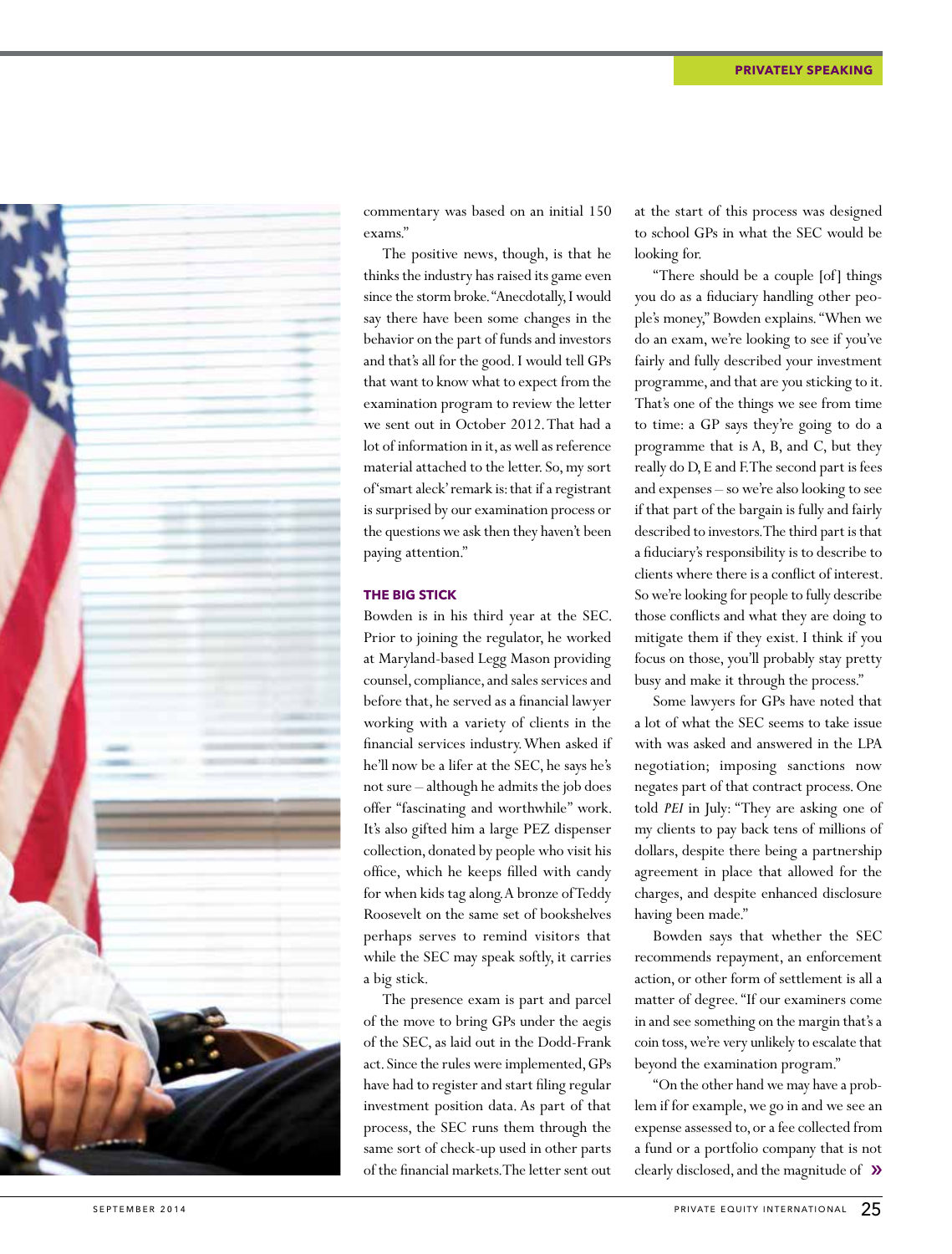



 $\lambda$  the expense is significant in relation to the carried interest or the management fee. Then we have to ask 'has the fiduciary met its duty to make full and fair disclosure so that the investor really understands?'"

This is not about the SEC going after GPs because the regulator thinks they're making too much money, Bowden says. Instead, it's about ensuring that the fiduciary responsibility for handling other people's money is met.

Will there be more enforcement action? "I think as a mathematical answer the answer is yes, because more people are now registered. But I also think most people are doing the right thing," he says.

## **ON THE UP AND UP**

What does the SEC think a perfectly managed fund should look like in this new world? Pretty close to what they look like now, actually.

"I don't think we have a view of what a perfect fund looks like. Broadly speaking, private equity has a great business model. Over the last 20 years or so the returns are strong on an absolute basis and relative to most other asset classes. So when you sit back and think about all of the people in the world who are engaged in money management private equity has added a huge amount of value. On the whole, they've delivered for their clients. Because of that and the business model they're also doing well for themselves."

"People think that after the speech that we looked at private equity firms and thought they make too much money. That's not it at all. I am fascinated by the people who are doing well for their clients and themselves , they have a great business, but they will risk losing the trust of their clients or getting crossways with us."

The absolute level of fees is not its concern, he insists. "If you have an investment program and you can deliver to the client,